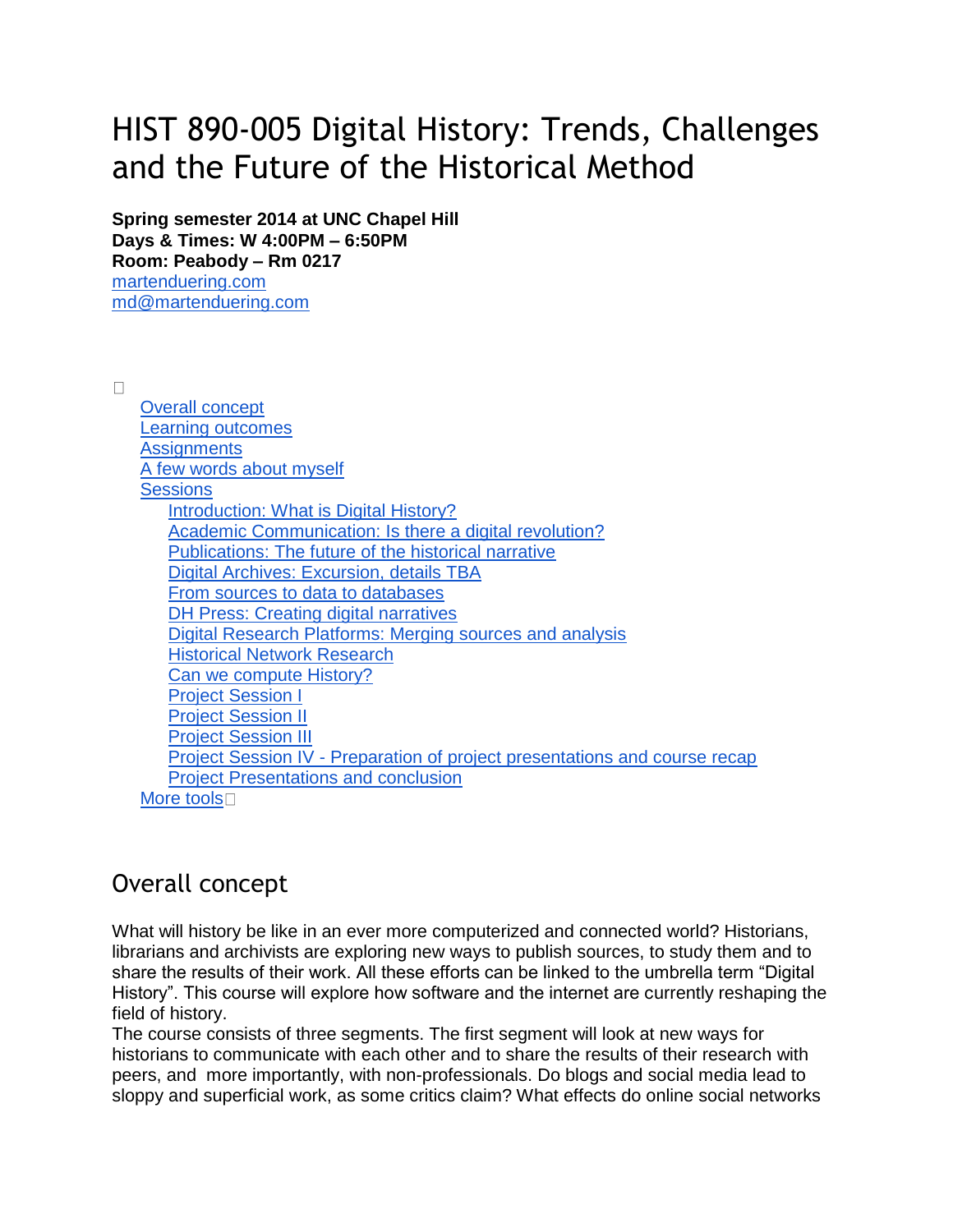have on academic communication? Are we entering a period of collaborative history-writing as others claim?

The second part will examine the changing nature of historical sources in the digital age. We will engage with software tools and explore how they are used by historians. How does software relate to the traditional triad of hermeneutics, source-criticism and interpretations? Can history be computed? What role do digital archives, online research platforms and network visualisations have to play here? What role will public history and crowdsourcing play in future research projects?

In the third segment students will be working in small groups on their own Digital History projects. Students can choose whether they (1) transform an existing historical narrative into a digital narrative, (2) use network analysis to study online academic communication, (3) explore the conceptual frameworks behind online research platforms or (4) develop their own project. Three sessions are reserved for this project, the results will be presented in the final session.

The course is accompanied by a Wordpress-website which will collect student output during the course and serve as an archive of the course and its materials.

This course is built around readings, short student presentations, hands-on tests with software tools and interactions with practitioners.

#### **Please note:**

*This course is designed to provide historians with a first overview of the field of Digital History. No technical skills are required, and successful completion of the course does not require the development of any advanced technical skills.*

# Learning outcomes

Students will get an overview of how the historical disciplines adapt to the digitization of sources and to increased connectivity between scholars. They will become familiar with current debates in the field and gain practical experience with online communication and publication tools. Finally, through group work they will hone their skills in collaborative project work and study closely an element of Digital History of their choosing. This course has three objectives: (1) to provide students with a critical view on recent developments in Digital History, (2) to prepare them for their own projects in the field and (3) to provide them with transferable skills in social media communication and the analysis of digital contents.

### Assignments

Student performance will be evaluated based on oral presentations, project work in small groups and its written documentation.

Students are expected to give 10 minute topical introductions to two sessions as well as one technical introduction to a software tool of their choosing (see the list below). These presentations will account for 30% of the final grade.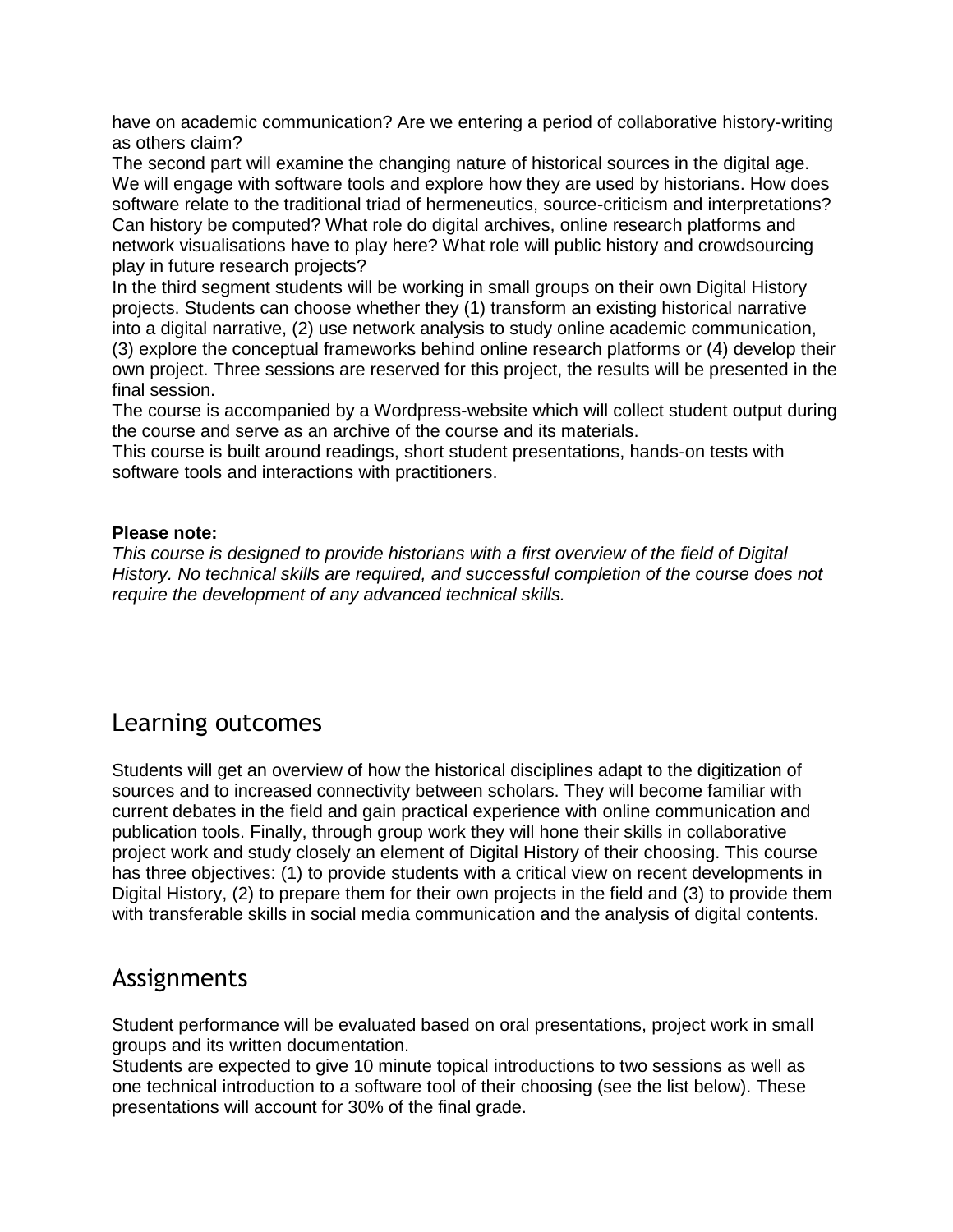The group project and its presentation and documentation will account for 50% of the final grade. The written documentation of the group project should amount to 3.500 words per group member.

Finally, students will take turns as session notetakers and produce a 600 word summary on each session, the discussion and presentations which will be published on the group blog. This will account for another 20% of the final grade.

Students are also expected to submit a 500 word blog post for each session in the course. These posts should reflect on the readings and contain 2-3 questions per assigned text for class discussions and need to be published at least 12 hours ahead of the next session.

# A few words about myself

I studied cultural history at the universities of Augsburg, Germany and Manchester, United Kingdom with a focus on the history of the Second World War. I have a strong interest in interdisciplinary and computational research methods in the Humanities and History in particular. In previous projects I consulted Centre virtuel de la connaissance sur l'Europe (CVCE), Luxembourg on a network-based tool for the analysis of digitized primary sources and worked on event extraction from Dutch and US newspapers together with a team of Computational linguists at Radboud University Nijmegen, The Netherlands. In July 2012 I successfully defended my PhD thesis which introduces a relational perspective to the analysis of help for persecuted Jews during the Holocaust. This is the to-date first formalized analysis of relations between helpers and recipients of help and among the first projects which apply formal network methods in Contemporary History.

As a side project I developed the website [http://historicalnetworkresearch.org](http://historicalnetworkresearch.org/) which bundles information on network analysis in the historical disciplines and established a workshop series on the topic together with colleagues. Over the last years these efforts succeeded and resulted in a steadily growing international network.

During my Postdoc at UNC CH I will work on MERIT - Machine-based Extraction of Relations in Text, a research project developed together with Antal van den Bosch of Radboud University Nijmegen. MERIT utilizes tools developed in Computational linguistics for a multiperspective analysis of eye-witness accounts of end of the Second World War in the Arnhem/Nijmegen region and for the comparative analysis of memories of these events.

You will find more info on my work here: [http://martenduering.com](http://martenduering.com/) and here: [@martenduering.](https://twitter.com/martenduering)

# **Sessions**

# **Introduction: What is Digital History?**

*Introduction to the course: we will attend to some organizational matters and then start by opening the discussion over what stands behind the notions of Digital Humanities and Digital History. Can they be defined?* 

#### **Required Readings**

 Edward L. Ayers: The Pasts and Futures of Digital History, [http://www.vcdh.virginia.edu/PastsFutures.html.](http://www.vcdh.virginia.edu/PastsFutures.html)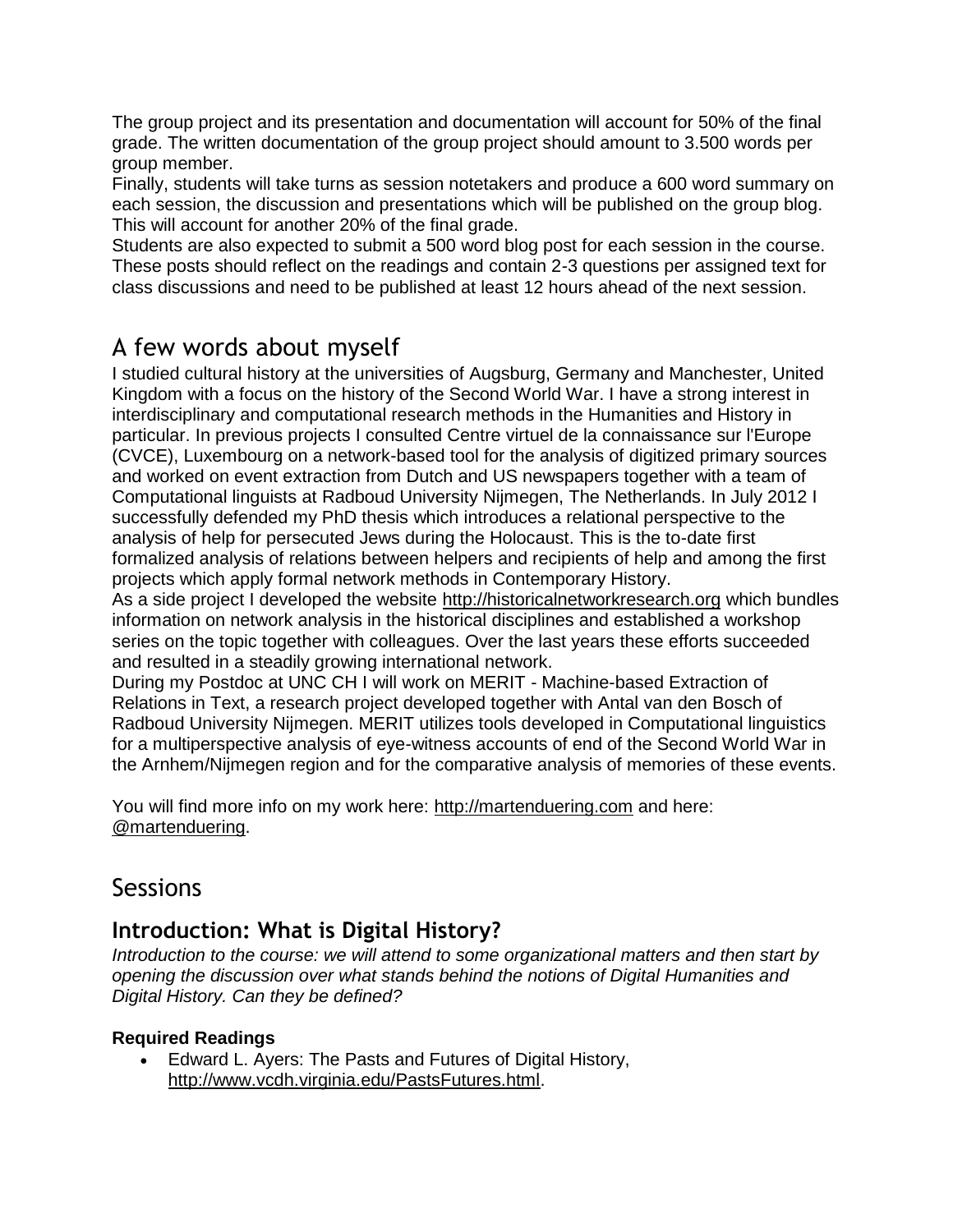- Daniel J. Cohen and Roy Rosenzweig: Digital History. Introduction, [http://chnm.gmu.edu/digitalhistory/introduction/.](http://chnm.gmu.edu/digitalhistory/introduction/)
- The Digital Humanities Manifesto: <http://manifesto.humanities.ucla.edu/2009/05/29/the-digital-humanities-manifesto-20/>
- Florian Schneider: Why Digital Humanities, <http://www.politicseastasia.com/research/digital-nationalism/digital-humanities/>
- Stephen Ramsay: On Building,<http://stephenramsay.us/text/2011/01/11/on-building/>
- Daniel J. Cohen: New Directions in Digital History, [https://www.youtube.com/watch?v=xZWnKuhoPXU&feature=youtube\\_gdata\\_player](https://www.youtube.com/watch?v=xZWnKuhoPXU&feature=youtube_gdata_player)
- Alan Liu: The state of the digital humanities: A report and a critique, <http://ahh.sagepub.com/content/early/2011/11/30/1474022211427364.full.pdf+html>
- Alan Liu: Where is Cultural Criticism in the Digital Humanities, <http://dhdebates.gc.cuny.edu/debates/text/20>
- Interchange: The Promise of Digital History, <http://www.journalofamericanhistory.org/issues/952/interchange/index.html>

#### **Additional Resources**

- Tim Hitchcock: Academic History Writing and its Disconnects, [http://journalofdigitalhumanities.org/files/jdh\\_1\\_1.pdf](http://journalofdigitalhumanities.org/files/jdh_1_1.pdf)
- Anthony Grafton: Future Reading. Digitization and its discontents, [http://www.newyorker.com/reporting/2007/11/05/071105fa\\_fact\\_grafton?currentPage](http://www.newyorker.com/reporting/2007/11/05/071105fa_fact_grafton?currentPage=al) [=al.](http://www.newyorker.com/reporting/2007/11/05/071105fa_fact_grafton?currentPage=al)
- Alan Liu: Digital Humanities course syllalbus <http://eng236introdh2013f.pbworks.com/w/page/67396717/Schedule> (collects essential readings and is a great starting point).

# **Academic Communication: Is there a digital revolution?**

*Hailed by many and frowned upon by others, blogs and most social media platforms have become an important tool for historians. In this session we will discuss how this affects*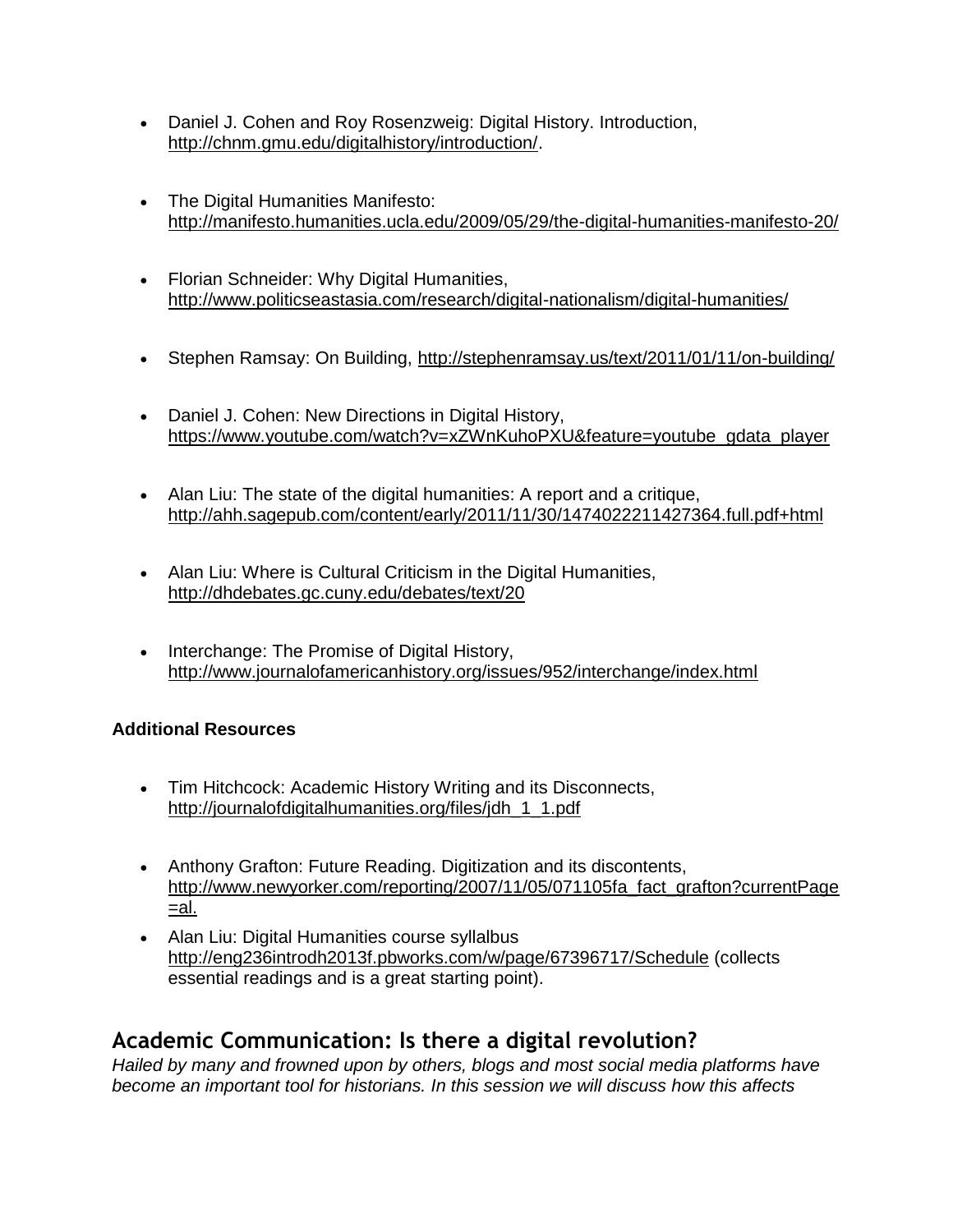*scholarly communication as such and will take a close look at the practices of digital communications among historians.*

#### **Required Readings**

- Alex Sayf Cummings and Jonathan Jarrett: Only Typing? Informal Writing, Blogging and the Academy, [http://writinghistory.trincoll.edu/collaborative/cummings-jarrett-](http://writinghistory.trincoll.edu/collaborative/cummings-jarrett-2012-spring/)[2012-spring/](http://writinghistory.trincoll.edu/collaborative/cummings-jarrett-2012-spring/)
- Go to<http://hnn.us/blog/9665> and select 5 blogs which are close to your interests/previous studies. Make sure that your selected blogs are frequently updated. Read at least 10 blog posts per blog including the comment section. Learn about who is writing them, their motivations, topics, expectations and experiences. Prepare answers to the following questions: How do blogs differ from traditional forms of scholarly exchange? How do you rate the quality of your blogs and the discussion in the comments?
- Go through the Twitter history (1 week back) of 5-10 users which use the [#twitterstorians](https://twitter.com/search?q=%23twitterstorians&src=typd) hashtag. Again, select them according to your own interests in history. What do they tweet about? What gets retweeted?

#### **In class**

Discussion of the #twitterstorians network (will be provided)

#### **Tools of the week**

Academia.edu, LinkedIn

# **Publications: The future of the historical narrative**

*How will the historical narrative change in the digital age? Until recently, historians typically published papers and monographs, typically authored by themselves. Public engagement,*  apart from the occasional newspaper articles, has rarely been their preferred way of sharing *the results of their work. But new ways of making these results available are emerging. Software opens up new ways of displaying text and enhancing it with other media. How do these digital texts that are no longer "set in print" change the way we read and write history?* 

#### **Required Readings**

- Hayden White: The Question of Narrative in Contemporary Historical Theory, <https://www2.southeastern.edu/Academics/Faculty/jbell/white.pdf>
- Jack Dougherty and Kristen Nawrotzki: Writing History in the Digital Age. Introduction and How this book evolved, [http://writinghistory.trincoll.edu/introduction-](http://writinghistory.trincoll.edu/introduction-2012-spring/)[2012-spring/](http://writinghistory.trincoll.edu/introduction-2012-spring/)
- John Unsworth: Documenting the Reinvention of Text: The Importance of Failure, [http://quod.lib.umich.edu/cgi/t/text/text](http://quod.lib.umich.edu/cgi/t/text/text-idx?c=jep;view=text;rgn=main;idno=3336451.0003.201)[idx?c=jep;view=text;rgn=main;idno=3336451.0003.201](http://quod.lib.umich.edu/cgi/t/text/text-idx?c=jep;view=text;rgn=main;idno=3336451.0003.201)
- Sherman Dorn: Is (Digital) History More Than an Argument about the Past?, <http://writinghistory.trincoll.edu/revisioning/dorn-2012-spring/>
- Stefan Tanaka: Pasts in a Digital Age, <http://writinghistory.trincoll.edu/revisioning/tanaka-2012-spring/>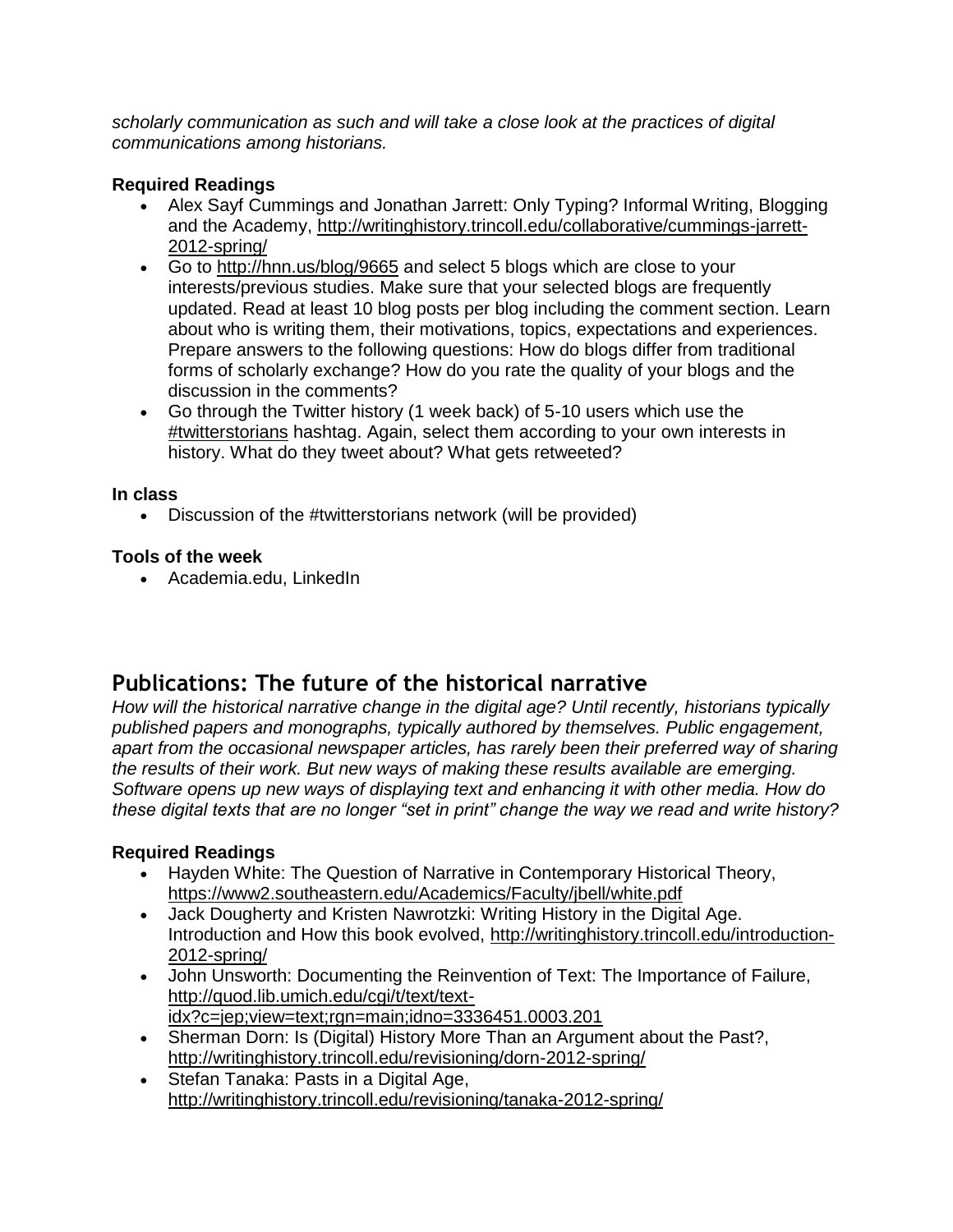- Edward L. Ayers: History in Hypertext,<http://www.vcdh.virginia.edu/Ayers.OAH.html>
- Explore [http://wechoosethemoon.org:](http://wechoosethemoon.org/) What are the site's strengths and weaknesses? Is this a historical narrative? Why yes, why no?
- Play the Past:<http://www.playthepast.org/?p=3622> (Articles TBA)
- Miles Klee: 6 students created this stunning virtual tour of 17th-century London, <http://www.dailydot.com/gaming/virtual-3d-tour-17th-century-london/>
- Michael Wesch: The Machine is Us/ing Us (Final Version), [https://www.youtube.com/watch?v=NLlGopyXT\\_g](https://www.youtube.com/watch?v=NLlGopyXT_g)
- Michael Wesch, Information R/evolution: [https://www.youtube.com/watch?v=-](https://www.youtube.com/watch?v=-4CV05HyAbM) [4CV05HyAbM](https://www.youtube.com/watch?v=-4CV05HyAbM)
- Daniel J. Cohen and Roy Rosenzweig: Digital History. Owning the Past, <http://chnm.gmu.edu/digitalhistory/copyright/>

#### **Further Reading**

 Andreas Johnsen, Ralf Christensen and Henrik Moltke: Good Copy, Bad Copy: <http://www.goodcopybadcopy.net/>

#### **Tools of the week**

- Framapad, Commentpress and Google Docs
- Zotero

### **Digital Archives: Excursion, details TBA**

*What does it take to get a digitized copy of a historical source on the internet? In this session we will discuss the practicalities of digitization with experts. We will also look at other digital archives worldwide and explore the new possibilities they offer for researchers.*

#### **Required Readings**

- Alan Liu: Escaping History. New Historicism, Databases, and Contingency, [http://liu.english.ucsb.edu/wp-includes/docs/writings/local-transcendence](http://liu.english.ucsb.edu/wp-includes/docs/writings/local-transcendence-book/chap9-escaping-history-ms-version.pdf)[book/chap9-escaping-history-ms-version.pdf](http://liu.english.ucsb.edu/wp-includes/docs/writings/local-transcendence-book/chap9-escaping-history-ms-version.pdf)
- archive.org
- Daniel J. Cohen: Is Google good for History?, <http://www.dancohen.org/2010/01/07/is-google-good-for-history/>
- Daniel J. Cohen: The Future of Preserving the Past, [http://chnm.gmu.edu/essays-on](http://chnm.gmu.edu/essays-on-history-new-media/essays/?essayid=39)[history-new-media/essays/?essayid=39](http://chnm.gmu.edu/essays-on-history-new-media/essays/?essayid=39)
- Daniel J. Cohen: Treading Water on Open Access, <http://www.dancohen.org/2012/09/25/treading-water-on-open-access/>
- Richard Cox: Machines in the Archive. Technology and the coming transformation of archival reference, <http://journals.uic.edu/ojs/index.php/fm/article/viewArticle/2029/1894>

#### **Tool of the week**

- [http://www.delpher.nl/,](http://www.delpher.nl/) [http://trove.nla.gov.au/,](http://trove.nla.gov.au/)
- Europeana,<http://www.europeana.eu/>
- <http://www.hathitrust.org/>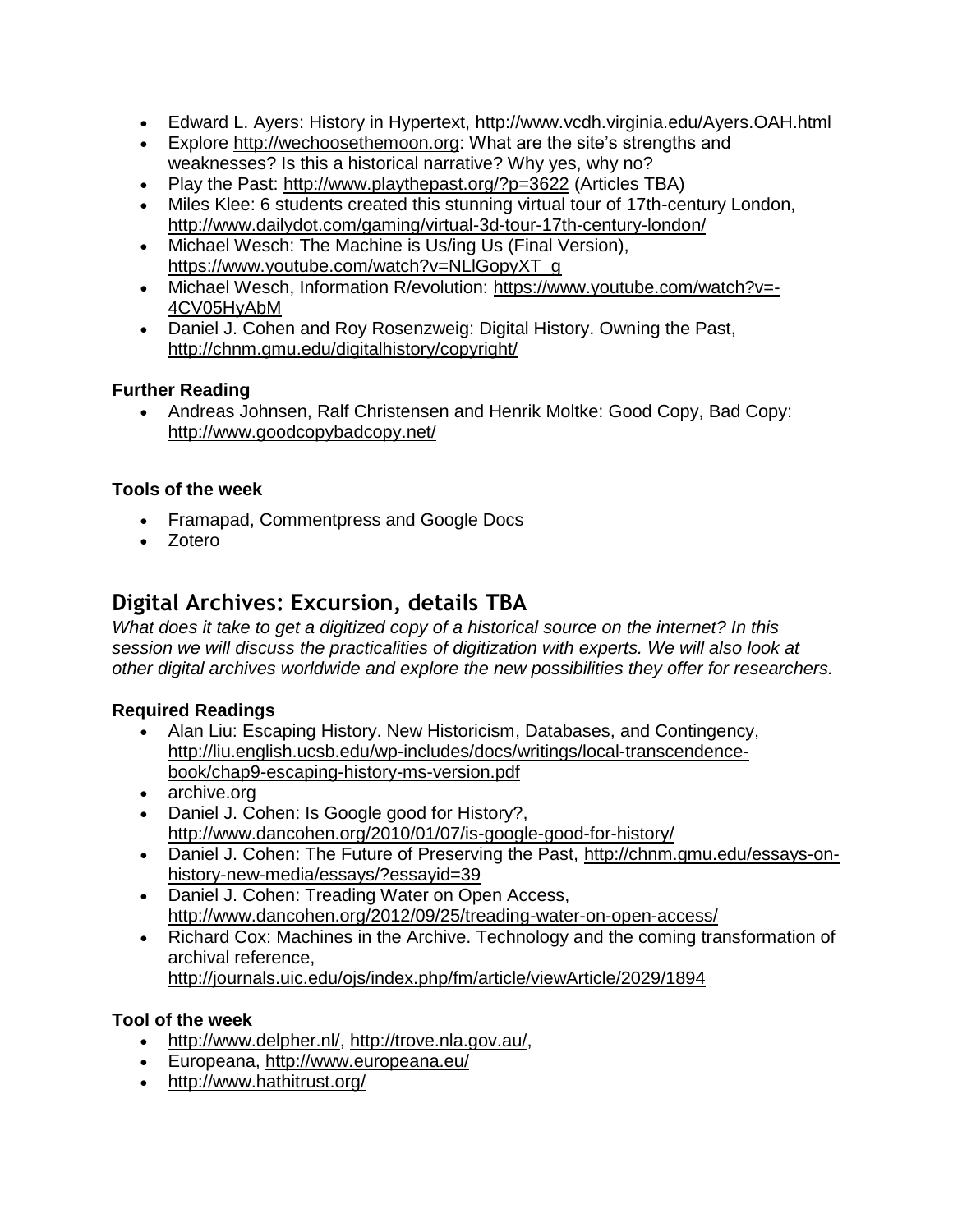### **From sources to data to databases**

*... Databases are at the heart of Digital History in the same way as written notes are in traditional historical research. Their purpose is simple: Allow the storage and retrieval of information. In this session we will discuss the place of databases in Digital History, what sets them apart from written notes and build a small relational database using SQL.* 

#### **Required Readings**

- Ansley T. Erickson: Historical Research and the Problem of Categories: Reflections on 10,000 Digital Notecards, [http://writinghistory.trincoll.edu/data/erickson-2012](http://writinghistory.trincoll.edu/data/erickson-2012-spring/) [spring/](http://writinghistory.trincoll.edu/data/erickson-2012-spring/)
- John Theibault: Visualizations and Historical Arguments, <http://writinghistory.trincoll.edu/evidence/theibault-2012-spring/>

Tool of the day

 $\cdot$  SQL

# **DH Press: Creating digital narratives**

*In this session we will look at the practice of digital storytelling and its potential for historians. Members of UNC's Digital Innovation Lab have developed their own tool: DH Press. We will discuss the concept behind it, its applications today as well as plans for future developments with those who built it.* 

- Frederick W. Gibbs and Trevor J. Owens: The Hermeneutics of Data and Historical Writing,<http://writinghistory.trincoll.edu/data/gibbs-owens-2012-spring/>
- DH Press Documentation,<http://dhpress.org/docs/>
- Pamella Lach: A Guide to Developing Digital Oral History Projects using DH Press, Part 1,<http://digitalinnovation.unc.edu/2013/10/10/oral-history-guide-part1/>
- Pamella Lach: A Guide to Developing Digital Oral History Projects using DH Press, Part 2,<http://digitalinnovation.unc.edu/2013/10/10/oral-history-guide-part2/>
- Robert Allen: Going to the Show,<http://docsouth.unc.edu/gtts/>
- The Long Women's Movement, [http://dhpress.org/mapping-the-long-womens](http://dhpress.org/mapping-the-long-womens-movement/)[movement/](http://dhpress.org/mapping-the-long-womens-movement/)

# **Digital Research Platforms: Merging sources and analysis**

*Digital Research Platforms go one step further than the archives we discussed in the previous session. They make primary sources available but also provide computational tools for their exploration and aggregation: Ranging from annotations to network visualisations they want to offer their users innovative ways to do their research. Does this work? And can tools become arguments, as some scholars claim? How have advances in technology changed Digital Research Platforms?*

 Circulation of Knowledge and Learned Practices in the 17th-century Dutch Republic, <http://ckcc.huygens.knaw.nl/epistolarium/>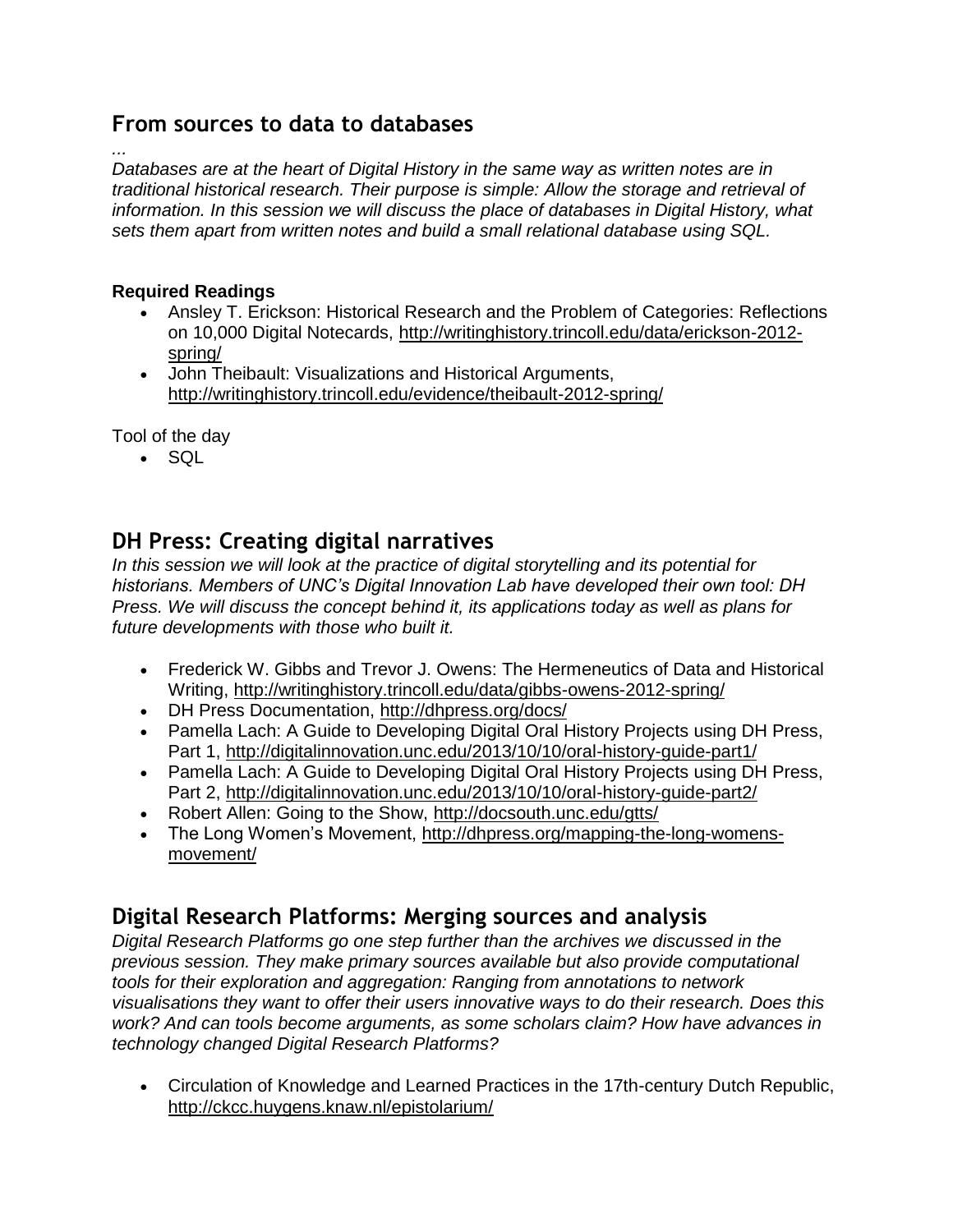- Mapping the Republic of Letters,<http://republicofletters.stanford.edu/>
- CUbRIK,<http://www.cubrikproject.eu/>
- RemDoc,<http://remdoc.huygens.knaw.nl/>
- Lab1100 / SpInTime,<http://spinnet.eu/spintimemappings>
- ORBIS,<http://orbis.stanford.edu/>
- The Valley of the Shadow,<http://valley.lib.virginia.edu/>
- Pelagios,<http://pelagios-project.blogspot.com/>

### **Historical Network Research**

*Network visualisations are increasingly common not only in the realm of the Digital Humanities but as means for data exploration and data illustration in general. In this session we will take another look at the #twitterstorians network and explore it using NodeXL, a visualisation software which is particularly useful for beginners. What lies behind the aesthetics of network visualisations? How can we represent complex social relations visually? How can we represent ambivalence, context knowledge and interpretation in a graph?*

- Intro to NodeXL,<https://nodexl.codeplex.com/>
- Read Scott Weingart's Networks Demystified series 1-8: <http://www.scottbot.net/HIAL/?p=39600>
- Claire Lemercier, Formal Methods in History. Why and How?, [http://hal.archives](http://hal.archives-ouvertes.fr/docs/00/64/93/16/PDF/lemercier_A_zg.pdf)[ouvertes.fr/docs/00/64/93/16/PDF/lemercier\\_A\\_zg.pdf](http://hal.archives-ouvertes.fr/docs/00/64/93/16/PDF/lemercier_A_zg.pdf)
- Claire Lemercier, Taking time seriously. How do we deal with change in historical networks, link TBA

Tool of the day:

• <http://gephi.org/>

# **Can we compute History?**

*Not only historians have been tempted by the idea to apply statistics to history. Fields like Quantitative History are past their heydays and are out of fashion today. Today, concepts such as Complexity Theory, Computer Simulations and fields like Computational Linguistics have taken their place. What do they have to offer to historians? Is this a fad or can they teach us something new about history? And finally: Do historians need to know how to code?*

- Do some research on the meaning of "digital" and "computational". How do the two terms relate to each other?
- Jean-Baptiste Michel et al.: Quantitative Analysis of Culture Using Millions of Digitized Books,<http://www.sciencemag.org/content/331/6014/176.abstract>
- Erez Lieberman Aiden and Jean-Baptiste Michel: What we learned from 5 million books,

[https://www.youtube.com/watch?v=NpprpROySZc&feature=youtube\\_gdata\\_player](https://www.youtube.com/watch?v=NpprpROySZc&feature=youtube_gdata_player)

- Stylometry,<https://en.wikipedia.org/wiki/Stylometry>
- Juola et al.: Future Trends in Authorship Attribution, [http://link.springer.com/chapter/10.1007%2F978-0-387-73742-3\\_8](http://link.springer.com/chapter/10.1007%2F978-0-387-73742-3_8)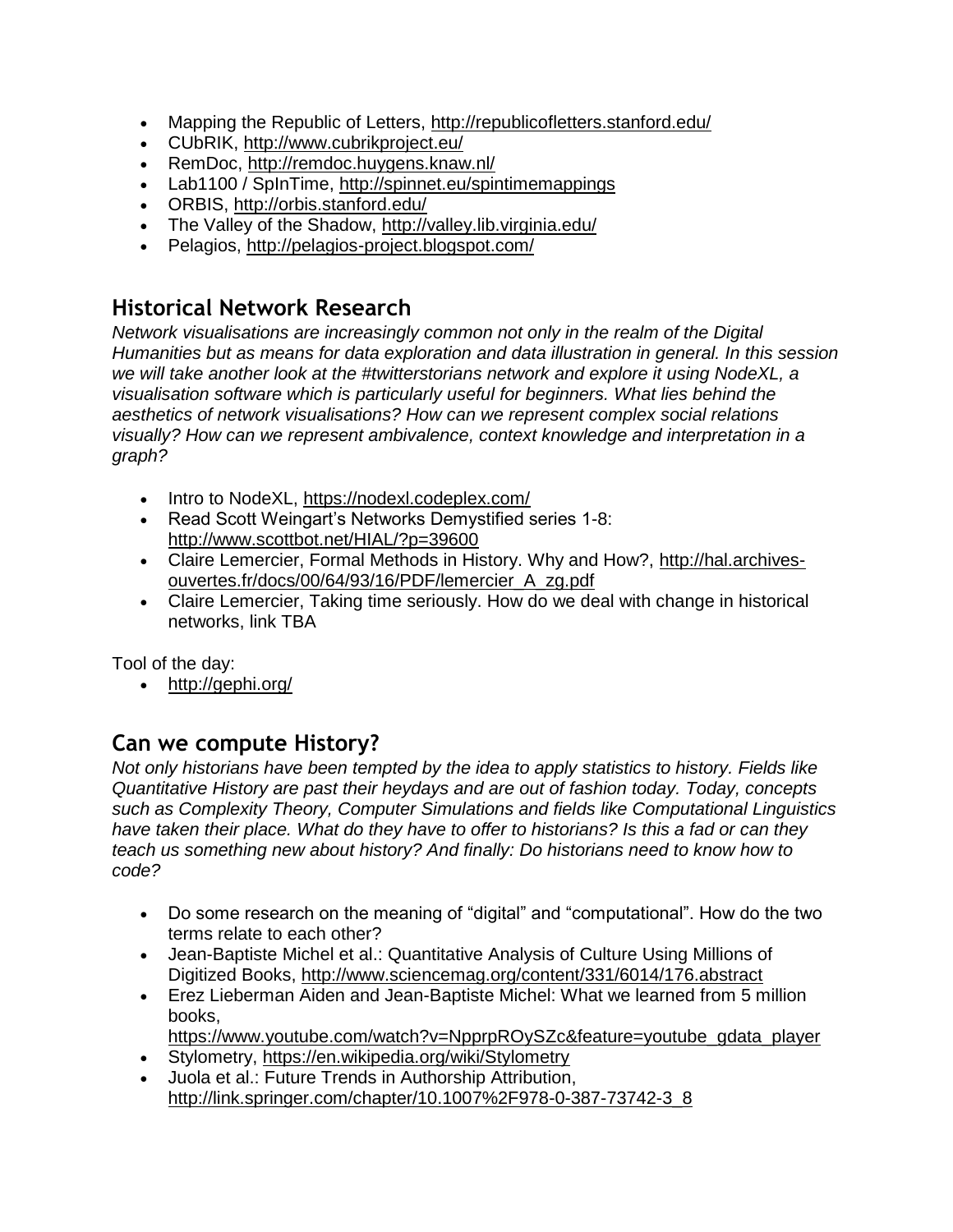- Konrad H. Jarausch: Quantitative Methods for Historians: A Guide to Research, Data, and Statistics (Introduction), link TBA
- Ted Underwood: How not to do Things with Words, <http://tedunderwood.com/2012/08/25/how-not-to-do-things-with-words/>
- Peter Turchin: Cliodynamics, [http://cliodynamics.info/.](http://cliodynamics.info/) Read through the website. What is his approach to history? Which strengths and weaknesses can you detect?
- Complete the Exam at<http://www.codecademy.com/de/tracks/python>

Tool of the week

- Serendipomatic
- VOSviewer

# **Project Session I**

*Current practices in Digital History can only be understood up to a point by passive study. The rest of the course is therefore dedicated to hands-on mini projects which will be located in the realm of Digital History and be based on one or more practices discussed in the previous sessions. You are expected to work together in groups of 2-3 and to pick one of the topics below or - ideally - develop your own mini project.*

#### **Suggested Topics**

- Develop your own! Or...
- Collect and study the #digitalhistory Twitter network and compare it to the #twitterstorians network.
- Write a detailed review of three Digital Research Platforms, assessing their value for historians. Include interviews with developers, users and based on project documentations.
- The Shadows of History: There should have been an immense buzz around Harriet Quimby following April 16 1912: she was the first woman to cross the English channel by aeroplane. But since the Titanic had sunk only the previous day, her achievement was barely noticed by the world. Which other events have been pushed into the shadows of history? Tell their story and how it relates to their time. Help shape the future of the historical narrative and transform a traditional historical narrative (based on digitized sources or one of your theses, papers) into a digital narrative, making use of video, social media using DH Press.

Each group will receive guidance and additional materials to help them complete their project.

# **Project Session II**

# **Project Session III**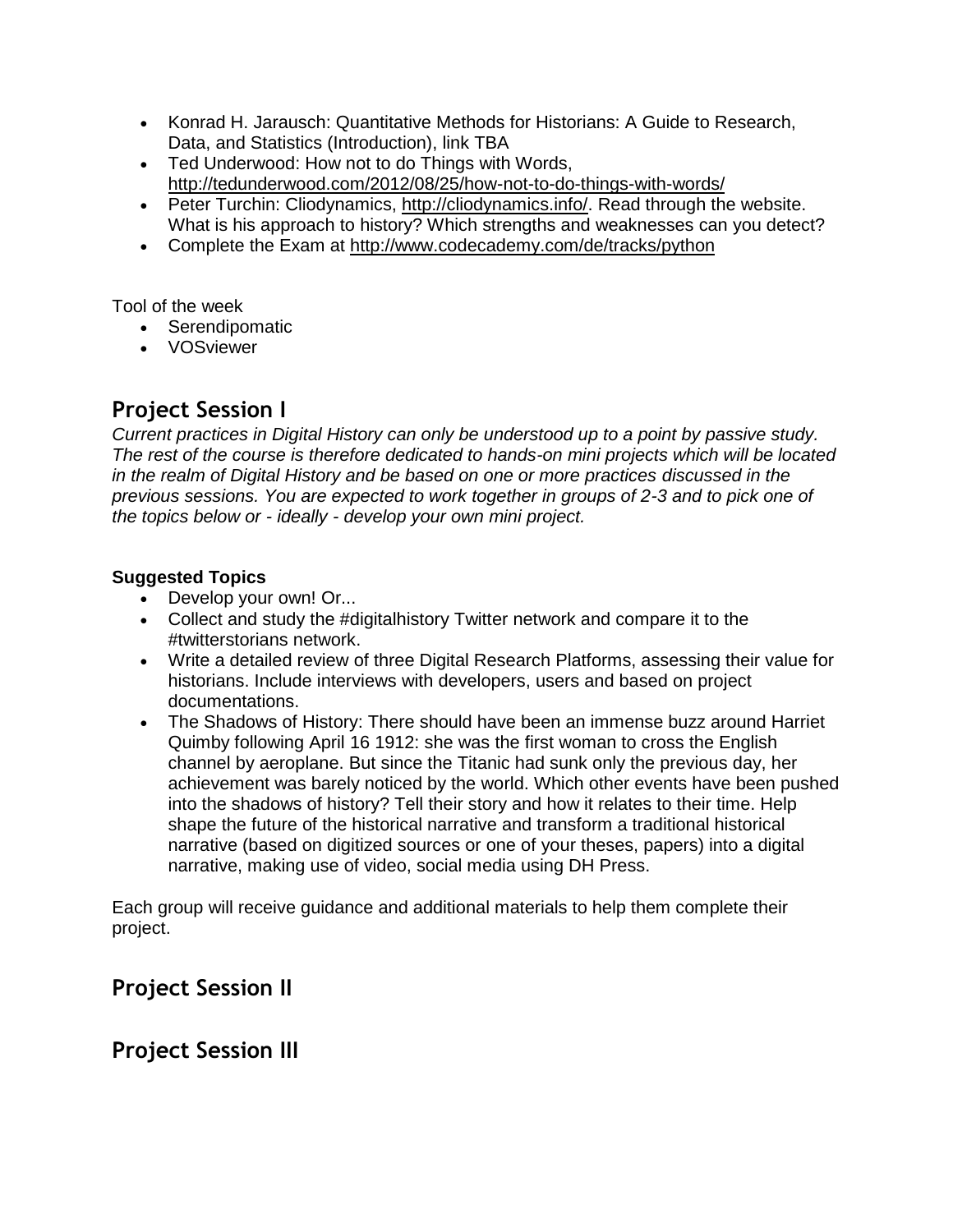# **Project Session IV - Preparation of project presentations and course recap**

### **Project Presentations and conclusion**

Group project presentations.

# More tools

Pick one of the tools and prepare a 10 minute presentation on its purpose, including a short demo and a discussion on its value for historical research.

- Zotero
- Evernote, etc
- Framapad, Commentpress and Google Docs
- Academia.edu, LinkedIn
- Serendipomatic
- Teamviewer
- Omeka
- VOSviewer

Many more tools can be found in the collections below. If you decide to pick one of these, please double-check with me first:

- <http://www.pinterest.com/ahahistorians/a-digital-tool-box-for-historians/pins/>
- <http://dirt.projectbamboo.org/>

#### Optional sessions

#### Public history and crowdsourcing

*The availability of computers and the internet has made it far easier for interested laymen and -women to learn about and produce historical knowledge. In this session we will explore platforms which offer new ways to the public to engage with and produce history. Why do people engage in crowdsourcing activities without pay and little recognition and what drives their interest in history in the first place? How can someone without formal training in history contribute to a history project? In this session we will discuss the emergence of public history and crowdsourcing and its strengths and weaknesses. Follow Leon's links to various crowdsourcing tools as well as those below and try to understand what they do and how they differ. How could they be of use for your work?*

#### **Required Readings**

- Historypin,<http://www.historypin.com/>
- People's collection Wales,<http://www.peoplescollectionwales.co.uk/>
- Hurricane Archive,<http://www.hurricanearchive.org/collections> ,
- The September 11 Digital Archive,<http://911digitalarchive.org/>